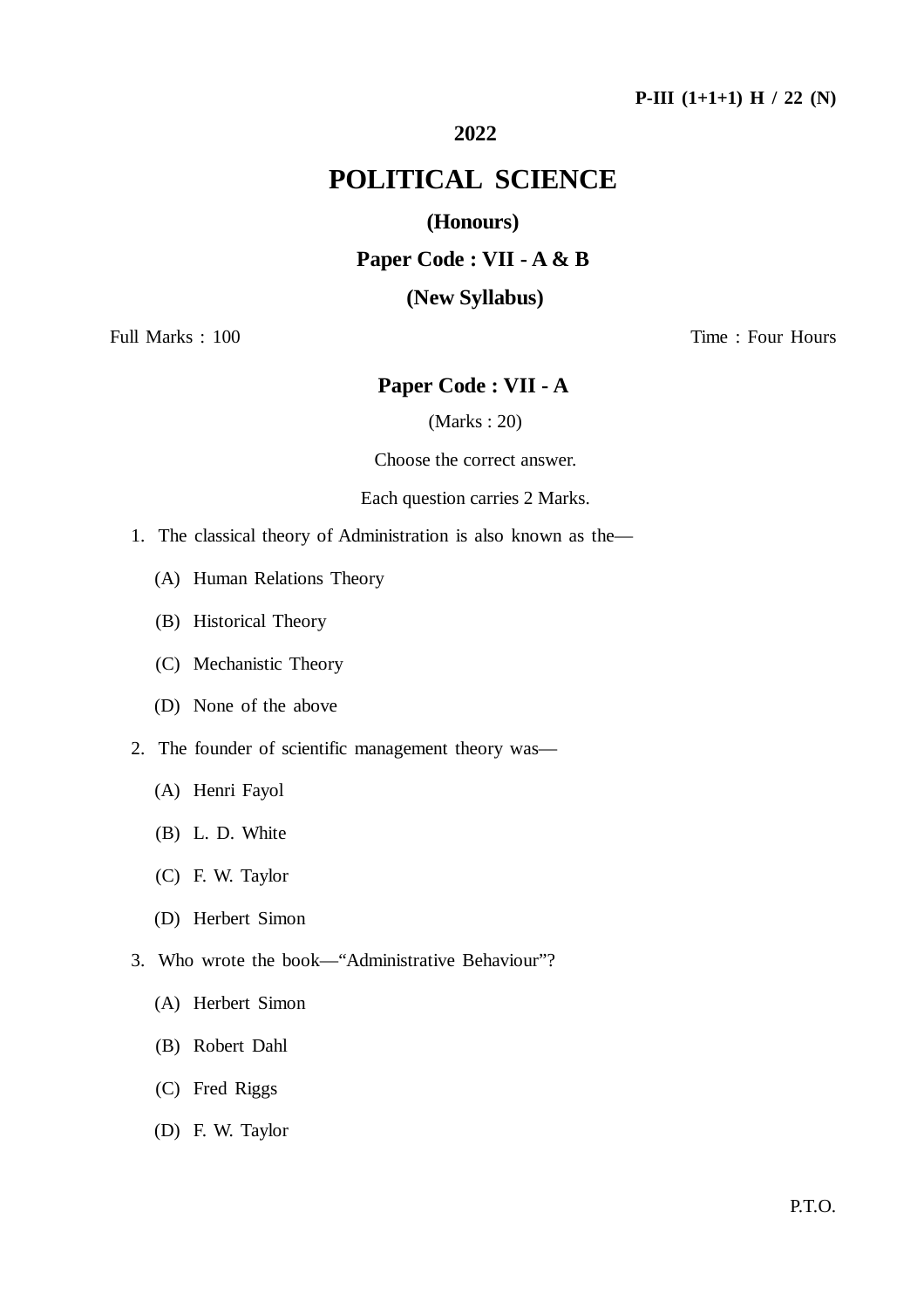- 4. In hierarchy, the term 'sealar' means—
	- (A) Step
	- (B) Ladder
	- (C) Position
	- (D) Process
- 5. How many principles of organization were propounded by Henri Fayol?
	- (A) 10
	- (B) 14
	- (C) 5
	- (D) 9
- 6. The term 'Performance Budget' was coined by—
	- (A) Administrative Reforms Commission of India
	- (B) Second Hoover Commission of U.S.A.
	- (C) Estimates Committee of India
	- (D) First Hoover Commission of U.S.A.
- 7. Which of the following is not a function of staff agency?
	- (A) Planning
	- (B) Advising
	- (C) Consultation
	- (D) Achieving goals
- 8. The Union Public Service Commission of India has been established under the—
	- (A) Article 315
	- (B) Article 320
	- (C) Article 325
	- (D) Article 335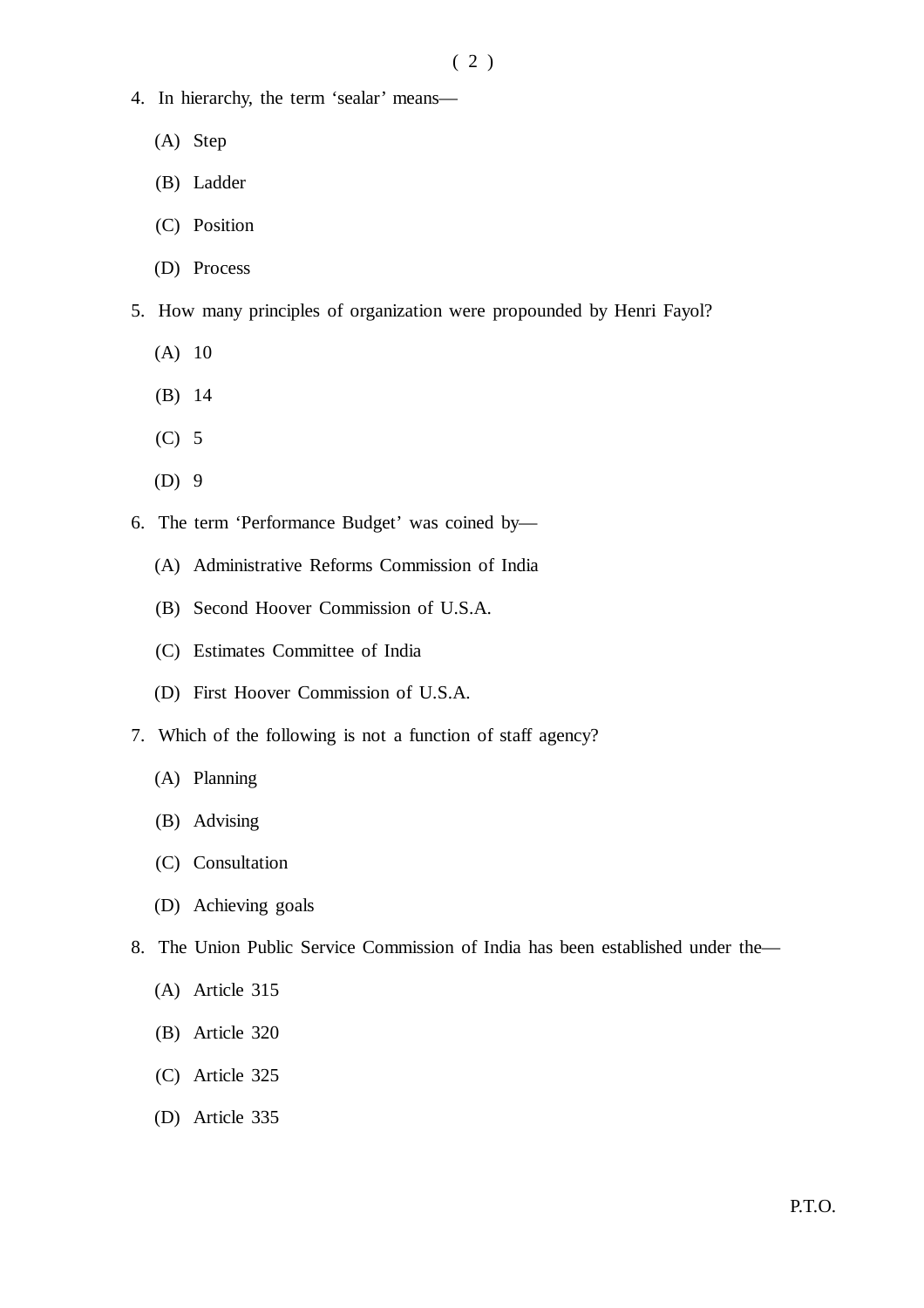## ( 3 )

- 9. The first Municipal Corporation in India was set up at Madras in the year—
	- (A) 1767
	- (B) 1687
	- (C) 1667
	- (D) 1678
- 10. According to 73rd Constitutional Amendment Act, the minimum age for contesting elections to the Panchayati Raj Institutions should be—

————————

- (A) 18 years
- (B) 23 years
- (C) 21 years
- (D) 25 years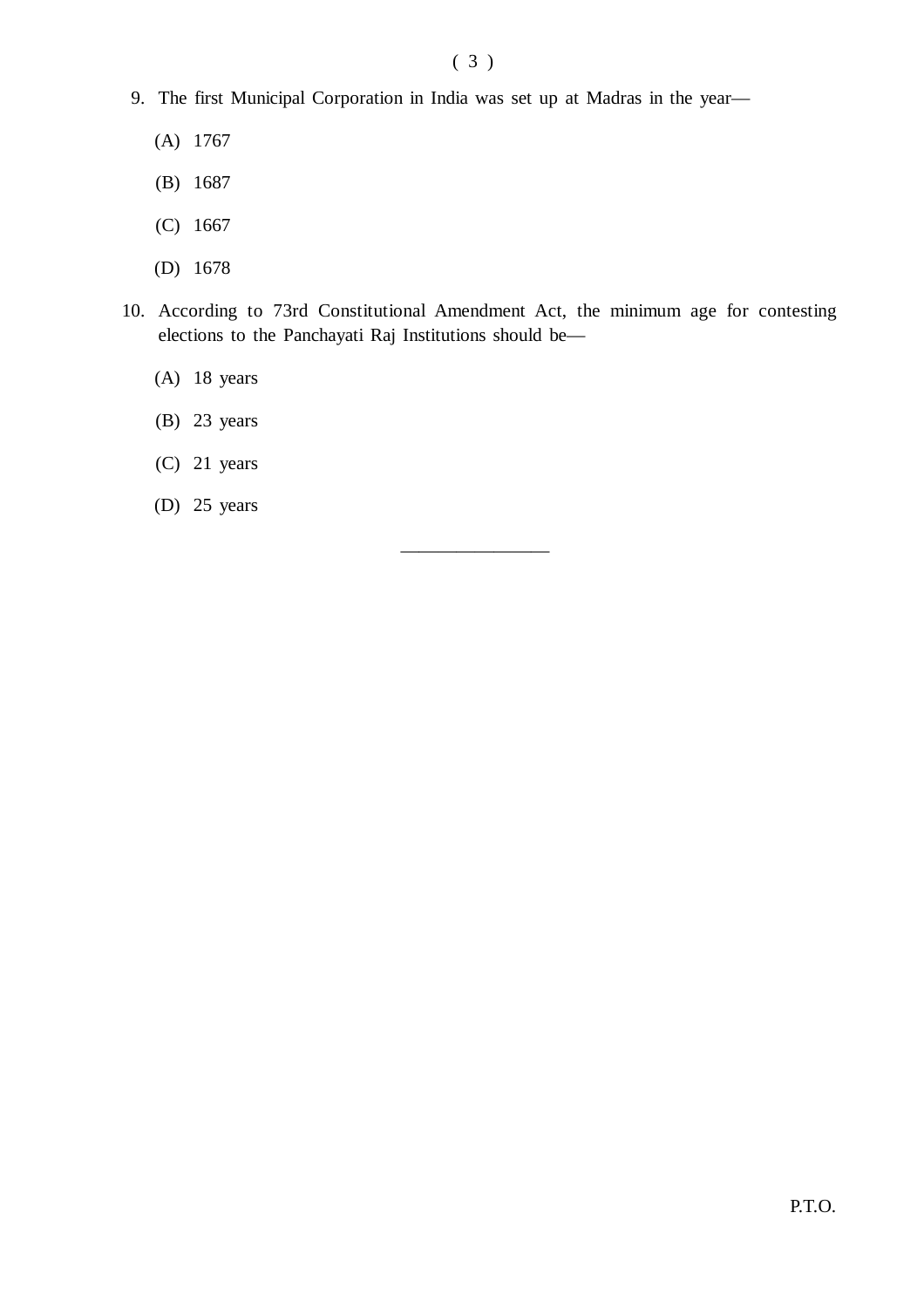# $(4)$

## **Paper Code : VII - B**

(Marks : 80)

*The figures in the margin indicate full marks. Candidates are required to give their answers in their own words as far as practicable.*

#### **Group-A**

|  |  | Answer any <i>four</i> questions taking at least <i>two</i> from each half : |  |  |  |  |  | $15\times4=60$ |
|--|--|------------------------------------------------------------------------------|--|--|--|--|--|----------------|
|--|--|------------------------------------------------------------------------------|--|--|--|--|--|----------------|

#### **First Half**

|  |  |  | 1. Define 'Public Administration'. Discuss its nature and scope. |  |  |  |  |  |  | $5 + 10$ |  |
|--|--|--|------------------------------------------------------------------|--|--|--|--|--|--|----------|--|
|--|--|--|------------------------------------------------------------------|--|--|--|--|--|--|----------|--|

- 2. Discuss the classical theory of organization. Point out its limitations. 12+3
- 3. Explain the Behavioural Alternative Model of administration as propounded by Herbert Simon. 15
- 4. Distinguish between Line agency and Staff Agency. Discuss the functions of line and staff agency.  $8+7$

#### **Second Half**

|  | 5. Describe the system of recruitment of Civil Servants in India. What are its main defects? |  |  |  |        |
|--|----------------------------------------------------------------------------------------------|--|--|--|--------|
|  |                                                                                              |  |  |  | $10+5$ |

- 6. Discuss the functions and role of the Chief Secretary of a State. 15
- 7. Explain the structure, functions and powers of Panchayat Raj Institution under the new Panchayat Raj system in West Bengal. 15
- 8. Discuss the composition and functions of the NITI Aayog. 15

#### **Group-B**

|  |  |  | 9. Write short notes on any <i>four</i> of the following : | $5 \times 4 = 20$ |
|--|--|--|------------------------------------------------------------|-------------------|
|--|--|--|------------------------------------------------------------|-------------------|

- (a) Politics—Administration dichotomy.
- (b) Objectives of training of Civil Servants.
- (c) Authority
- (d) Weberian model of bureaucracy.